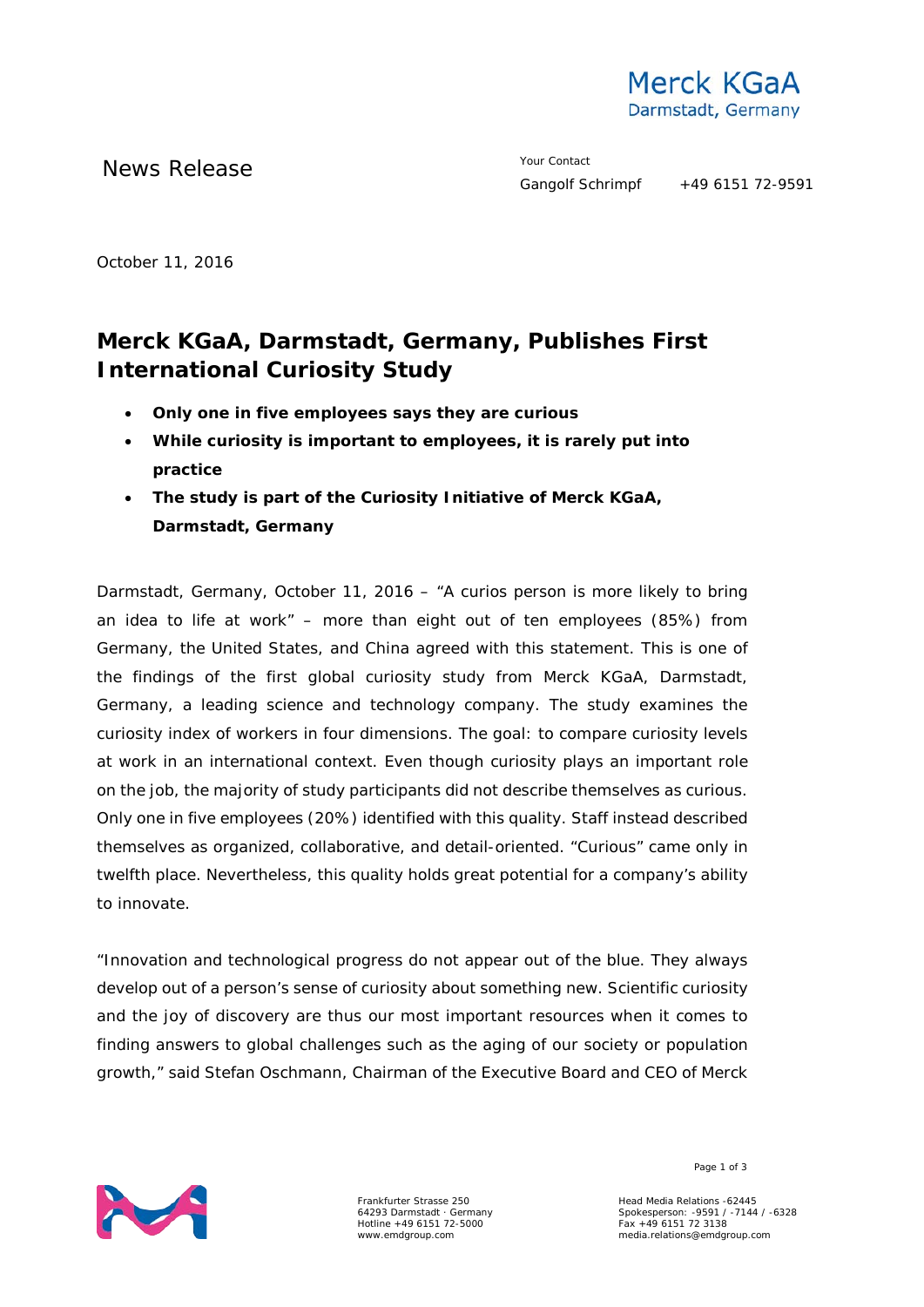KGaA, Darmstadt, Germany. "That's why curiosity should be a key aspect of our everyday work."

## **Four dimensions of curiosity**

Merck KGaA, Darmstadt, Germany, examined with its Curiosity Study 2016 the extent to which staff are able to make the most of their curiosity at work, and if they are encouraged to do so. Last year, the company already surveyed 1,013 fulltime employees online in the United States. In 2016, Merck KGaA, Darmstadt, Germany, expanded its survey to China and Germany in order to draw a global comparison, since these three countries are characterized by different cultures and economic systems. To define the concept of curiosity, and to make it measurable, Merck KGaA, Darmstadt, Germany, has worked closely with curiosity expert Todd Kashdan, who teaches at George Mason University in the United States. Together, they came up with four dimensions of curiosity: Inquisitiveness, creativity, openness, and distress tolerance. For the study, Merck KGaA, Darmstadt, Germany, conducted more than 3,000 online surveys with full-time employees in Germany, the United States, and China. Focus group interviews were also carried out.

## **Lack of creative freedom**

Just because employees do not describe themselves as curious does not necessarily mean that they're not. They simply do not exhibit this quality as strongly outwardly – likely because curiosity is usually not as appreciated in their daily work as other qualities. The survey results also support this thesis. Thus, 73% of respondents do not feel comfortable asking more questions at work. Nearly one out of every two workers surveyed in Germany (45%) agreed with the statement that they are discouraged by their employer from challenging the status quo. To develop new ideas, employees first and foremost need flexibility: 35% of German employees cited self-directed work as the most important factor.

## **Promote curiosity**

Merck KGaA, Darmstadt, Germany, launched the Curiositiy Initiative in August 2016 to promote curiosity. On the interactive online platform at [curiosity.emdgroup.com,](https://curiosity.emdgroup.com/) visitors can take a self-test to find out how curious they are. There are also tips for overcoming creative blocks and a number of fascinating articles on the subject of curiosity. The scientific foundation of the Curiosity Initiative is the Curiosity Council